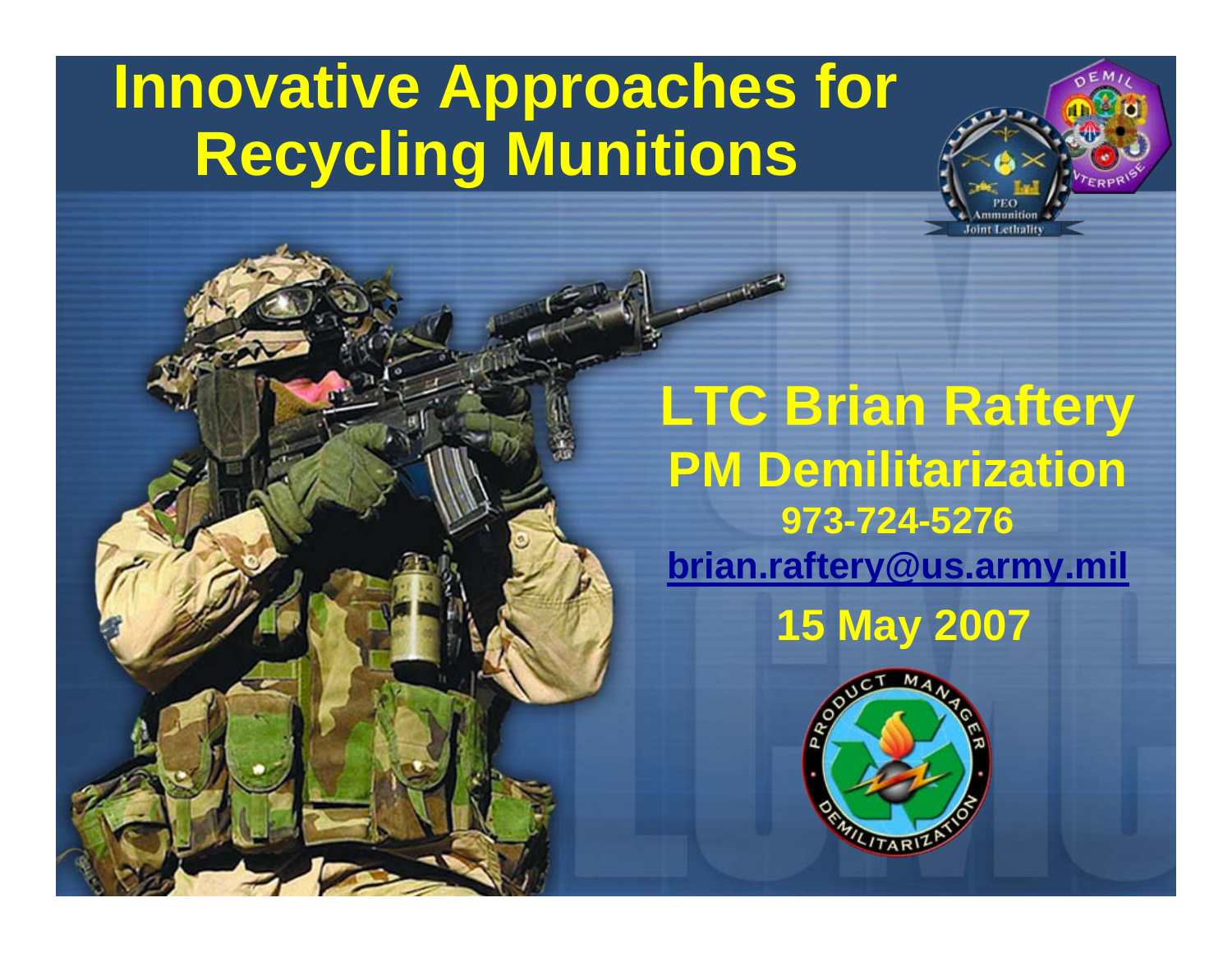

# **Demil Enterprise Mission, Vision and Goals**



#### *Mission:*

**The Demil Enterprise performs end of life cycle management for conventional ammunition to include disposition, demilitarization, and disposal with an emphasis on closed disposal including** *economically viable resource recovery and recycling for all DoD services***. Further the Enterprise performs demil R&D and influences ammunition design for demil to reduce ammunition total life cycle costs.**

#### *Vision:*

*A seamless, effective joint enterprise of acquisition and functional expertise committed to efficient reduction of the U.S. conventional munitions demil stockpile that improves Warfighter readiness, and enhances safe operations while safeguarding the natural environment for the American People.*

#### *Goals:*

- **1.Reduce the demil stockpile**
- **2.Emphasize closed disposal**
- *3. Implement resource recovery and recycling* **when economically viable**
- **4. Promote Design for Demil as policy and requirement for all new or modified conventional ammunition products**
- **5. Match demil execution infrastructure capability and capacity to execution requirements**
- **6. Use strategic planning to guide operational action**
- **7. Pursue, transition, and integrate R&D technologies that close capability gaps and increase cost effectiveness**
- **8.Safety and environmental stewardship**
- **9. Enhance collaboration and communication within the Demil Enterprise**
- **10. Strive for continuous improvement in all Demil Enterprise activities**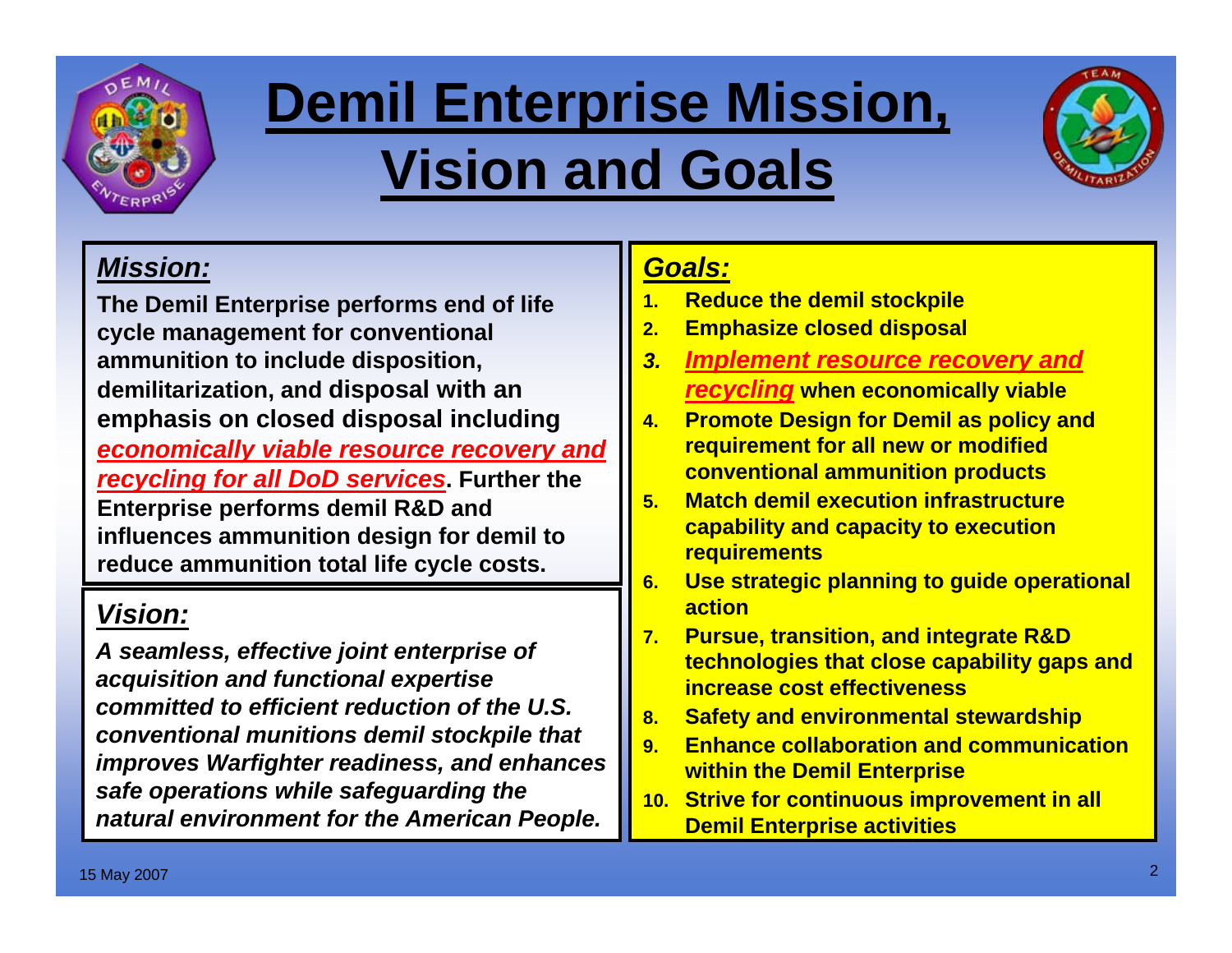





- ¾ **Enhance market interest in recyclable materials resulting from the demilitarization of munitions**
	- 9 **Describe demil processes**
	- 9 **Describe demil requirements**
	- 9 **Characterize the demil stockpile**
	- 9 **Describe opportunities for recycling materials**
	- 9 **Provide a panel discussion forum for questions and comment**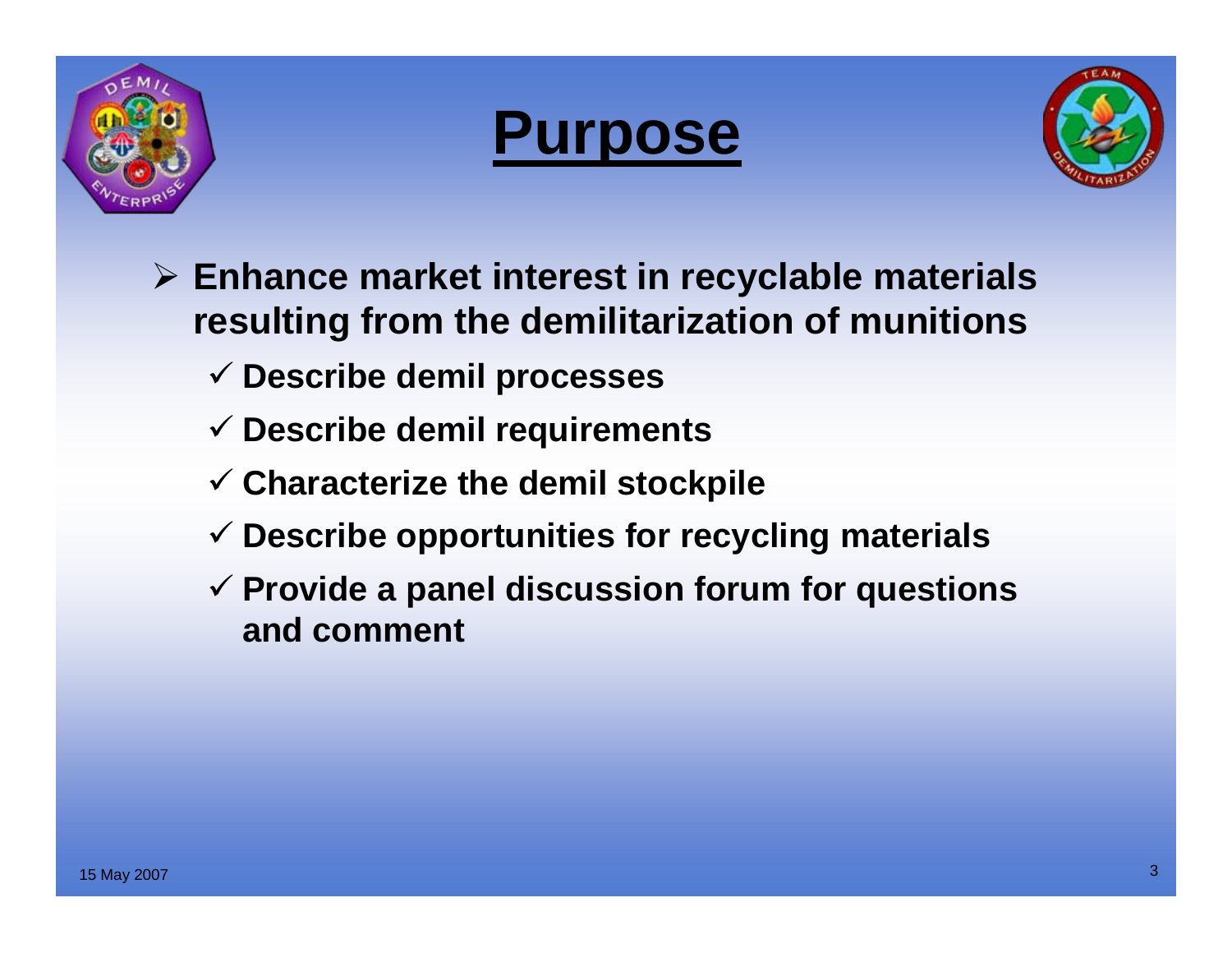

# **Current Demil Processes**



# **Hot Gas Decontamination Furnace**

# **Deactivation Furnace**

**Low Temp Distortion-Free Process**





15 May 2007 <sup>4</sup>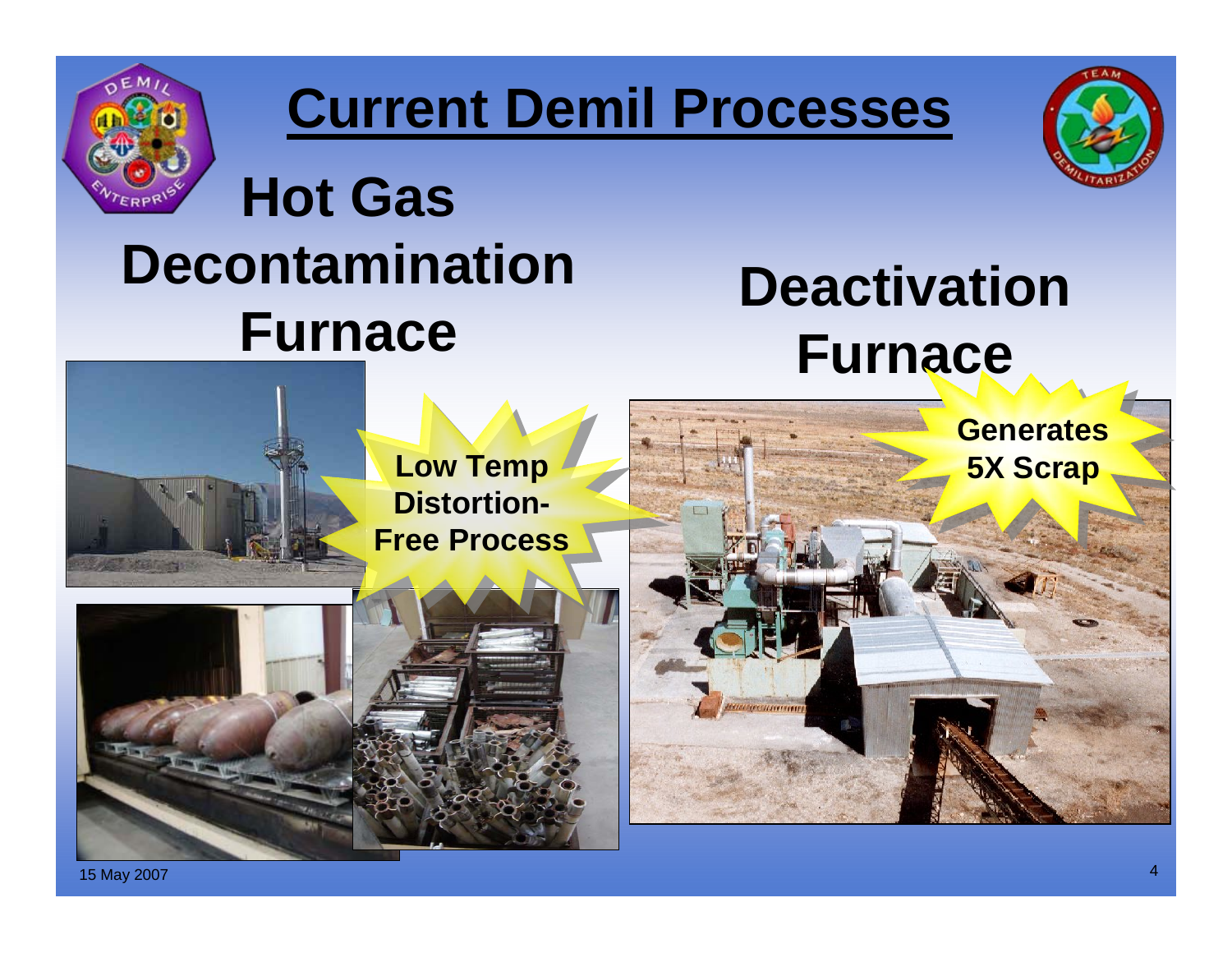

# **Current Demil Processes**



**Similar to Range Scrap**

# **Contained Detonation**





## **Autoclave Meltout**



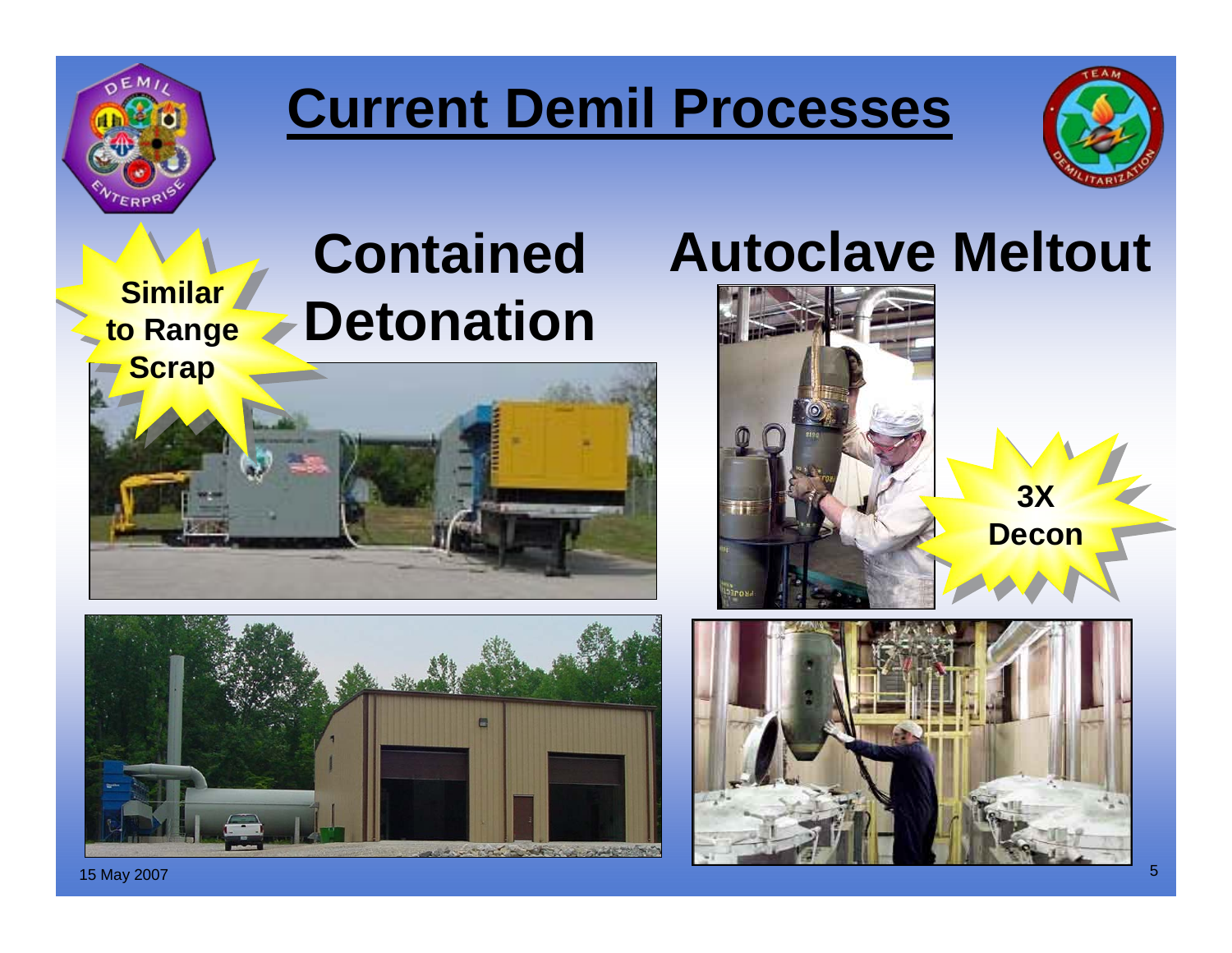

# **Current Demil Processes**



# **Explosives Rework**

**Picric Acid**

# **Explosive D<br>Conversion**





**Bulk Explosives Available**



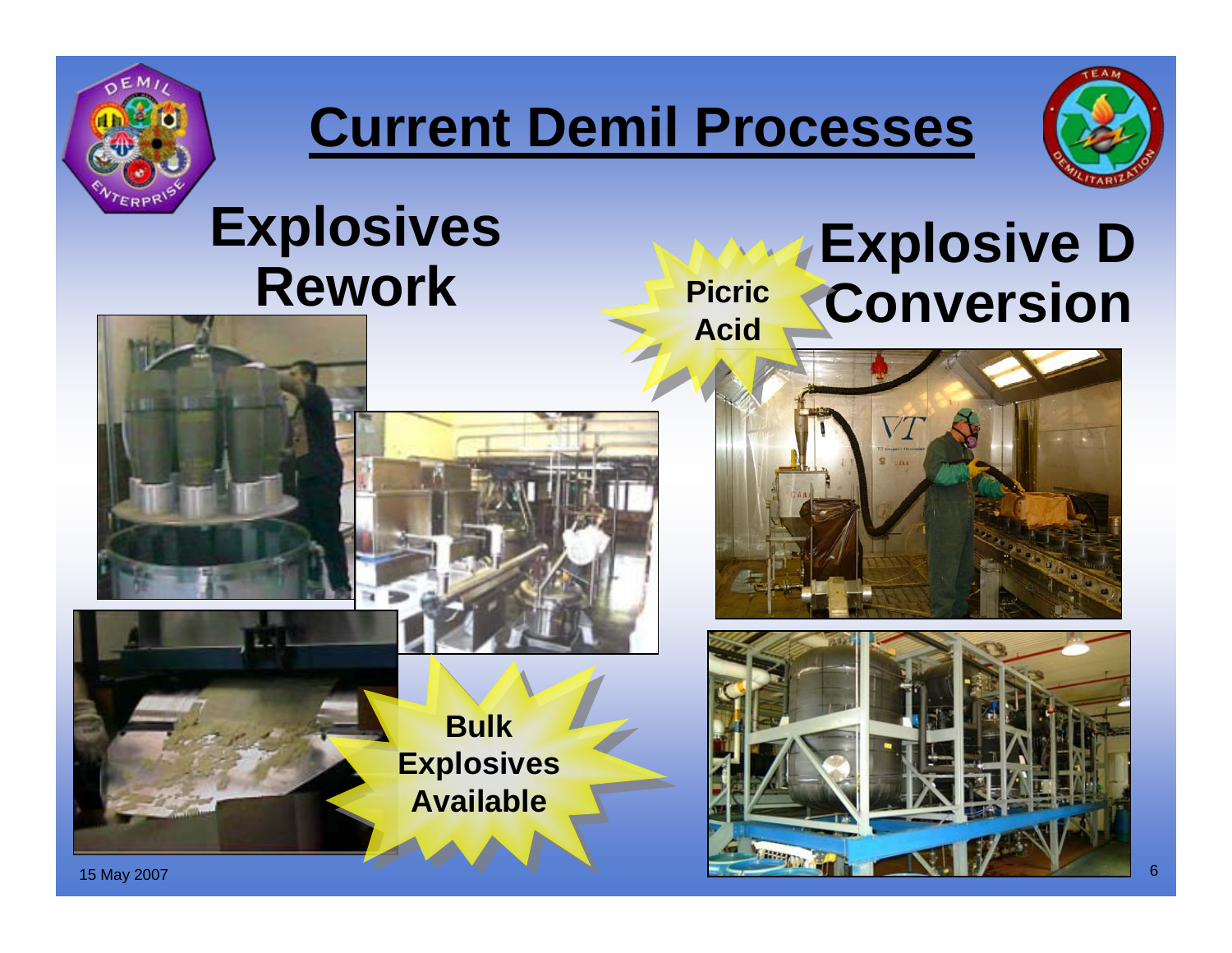

# **Current Demil Processes as a Source of Supply**



#### **TOW Missile Components:**

- **Missile Case (FMS & US Production - 15K)**
- **Operation Iraqi Freedom (Retrograde Use)**
	- **Foam Cushion**
	- **End Caps**
- **Potential Reuse:**
	- **Launch Motor Nozzle**
	- **Coated Launch Motor Case**



#### **TNT:**

- **17M lb Dept of Defense requirement thru FY05**
- **As of March 05, 13.4M lbs used/available**



#### **Supplementary Charges:**

• **8" & 105mm ammo reused in new 155mm (M795 & M107) & 105mm (M927) projectiles**





#### **Depleted Uranium Penetrators:**

- **Reused in new M829A3 120mm tank & M919 25mm cartridges**
- **Approximately 137K in Demil account**

**M829 120mm Armor Piercing, Fin Stabilized, Discarding Sabot-Tracer (APFSDS-T) cartridge with DU penetrator**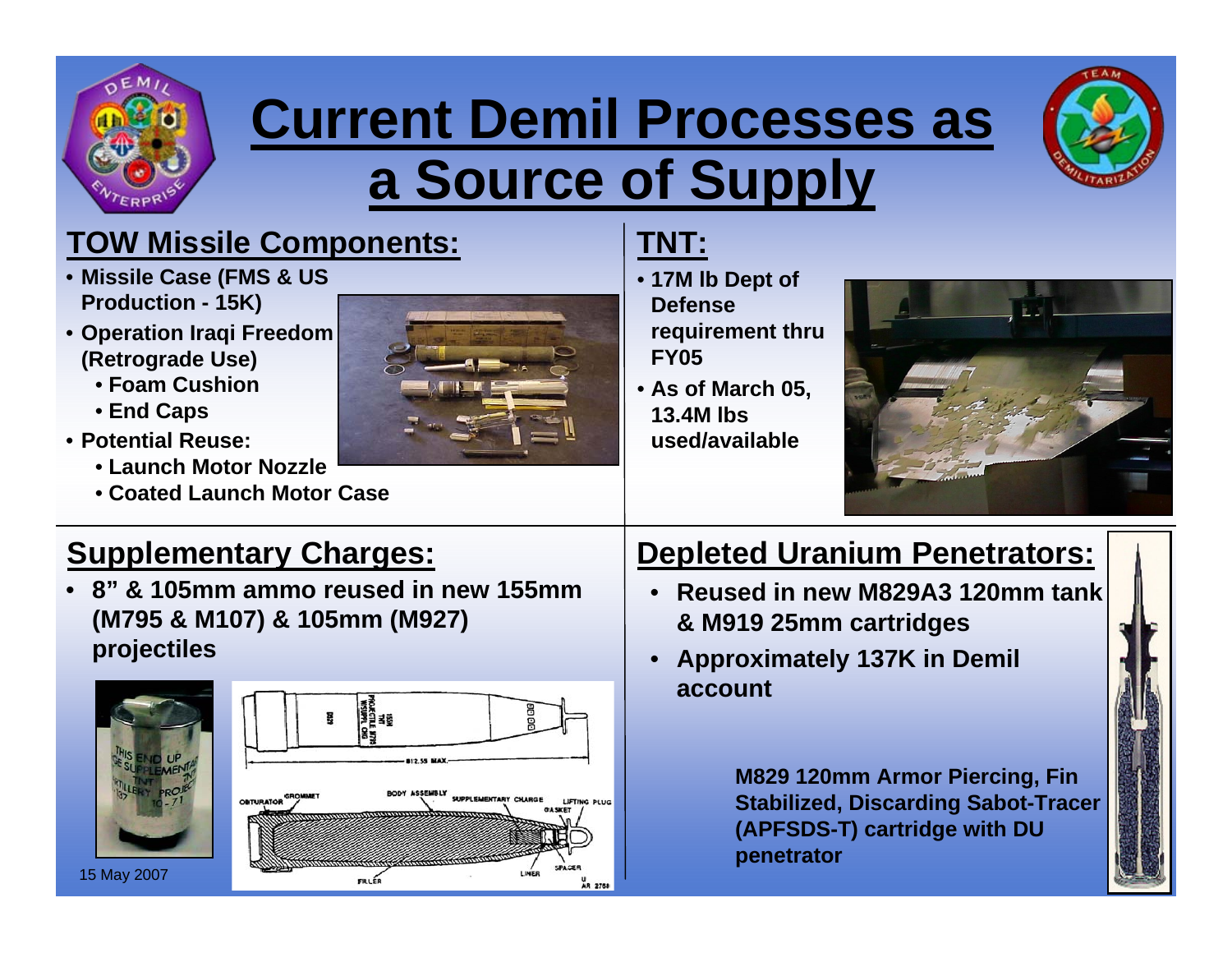

# **Current Demil Processes as a Source of Scrap**



#### **Scrap Material Generated in a Typical Year by the Government's Munitions Demil Operations**

| <b>Material</b><br>(in pounds)  | Anniston | Blue Grass | Crane     | Elawthorne | $\frac{1}{2}$ | IRed River | Tooele  | <b>Total</b> |
|---------------------------------|----------|------------|-----------|------------|---------------|------------|---------|--------------|
| <b>Aluminum</b>                 | 115,000  |            |           |            |               |            |         | 115,000      |
| <b>Aluminum</b><br><b>Alloy</b> | 3,750    | 26,495     | 324,240   | 435,416    | 47,104        | 286,373    | 118,096 | 1,241,474    |
| <b>Brass</b>                    |          | 2,457      |           | 286,488    | 5,240         |            |         | 294,185      |
| <b>Copper</b>                   | 22,000   |            | 103,293   |            |               |            |         | 125,293      |
| <b>Copper Alloy</b>             |          | 349,871    |           | 398,095    | 79,820        |            |         | 827,786      |
| <b>Propellants</b>              |          | 264,605    |           | 372,872    | 572,500       | 56,550     | 132,858 | 1,399,576    |
| <b>Explosives</b>               |          | 978,797    | 134,791   | 2,055,228  | 490,000       |            |         | 3,658,816    |
| <b>Lead Alloy</b>               |          | 1,059      |           | 85.099     | 2,890         |            |         | 89,048       |
| <b>Phosphorus</b><br>bronze     |          |            |           | 9,305      |               |            |         | 9,305        |
| <b>Stainless steel</b>          |          |            | 68,252    | 67,172     |               | 19,048     |         | 154,472      |
| <b>Steel</b>                    | 130,000  | 1,587,238  | 1,598,040 | 5,795,450  | 3,021,000     | 248,422    | 404,489 | 12,784,639   |
| Wood /<br><b>Fiberglass</b>     | 440,000  |            |           |            |               |            |         | 440,000      |
| <b>Zinc Alloy</b>               |          | 1,266      |           | 25,000     |               |            |         | 26,266       |

Note:

Propellants burn

Explosives detonate

(1) Recovered Comp B available for commercial sale (2) D&Z Inc takes title to all recovered matl; avail for resale through D&Z

(3) MCAAP takes title to Bomb bodies (750 bomb meltout)

15 May 2007 <sup>8</sup> (4) Tritonal from bomb autoclave process is GD-OTS property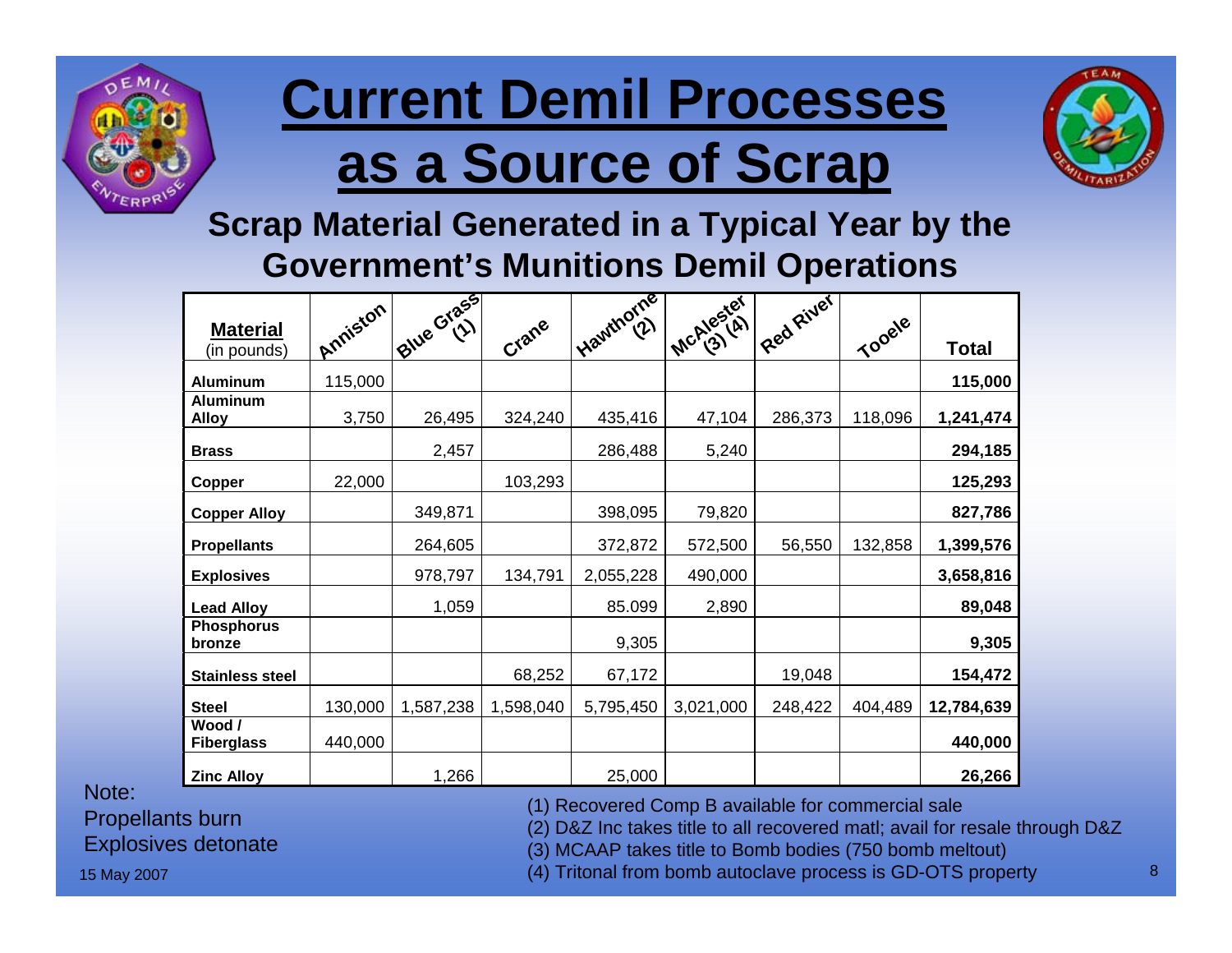

*Focus: Developing Capabilities to Significantly Reduce the Stockpile in a safe, environmentally compliant manner*

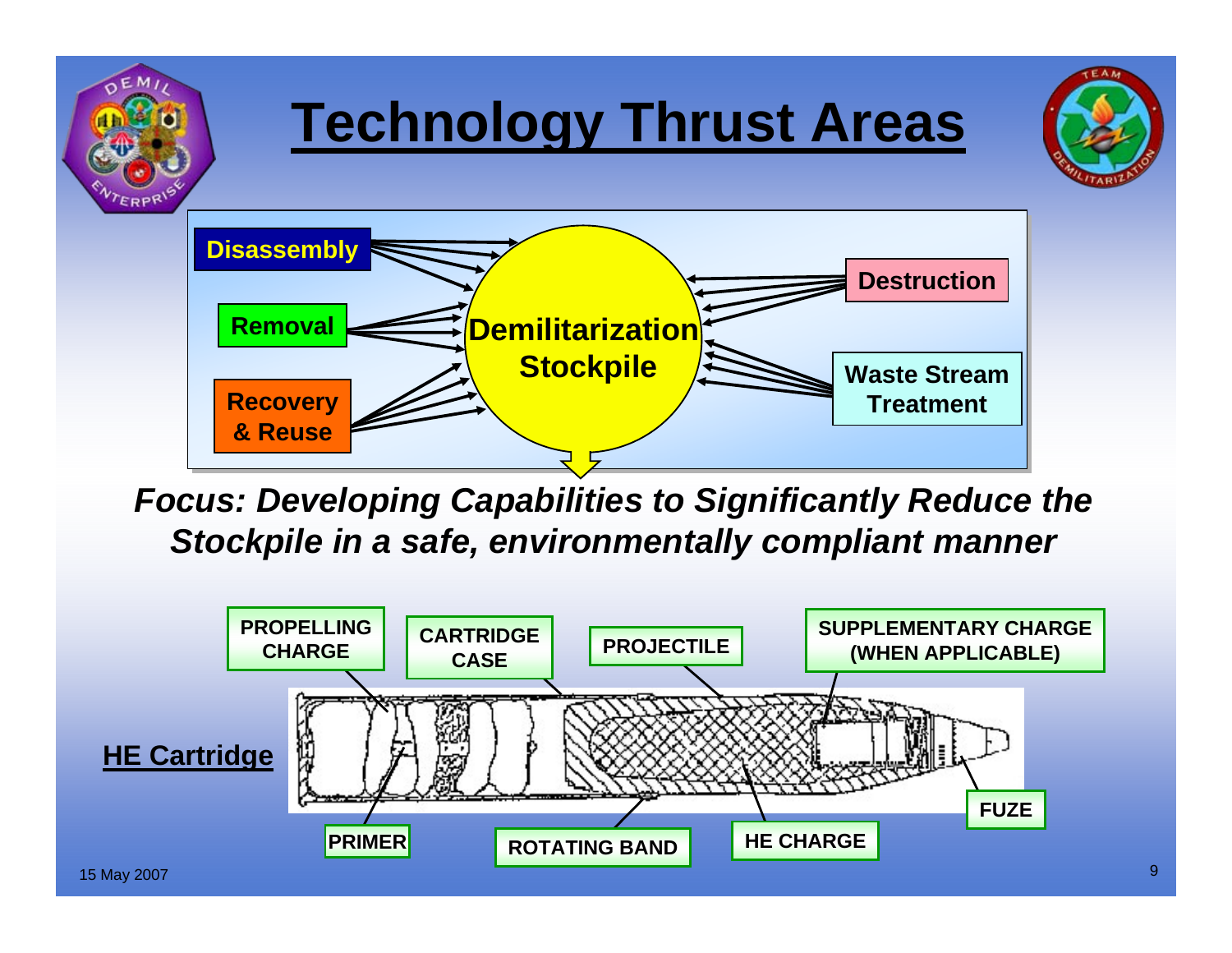

## **Emerging Demil Processes by Location**



|                                                           | <b>LOCATIONS</b> |                           |                           |                  |                |            |             |          |       |
|-----------------------------------------------------------|------------------|---------------------------|---------------------------|------------------|----------------|------------|-------------|----------|-------|
| <b>Emerging Demil</b><br><b>Processes</b>                 | Antiston         | Brue Grass                | Crane                     | Hawthorne        | <b>Journal</b> | Lentertent | McAlestrer  | Register | Toode |
| <b>Contained Burn of</b><br><b>Rocket/Missile Motors</b>  |                  |                           |                           | $\mathbf x$      |                |            |             |          |       |
| <b>Missile Recycling Center</b>                           | X                |                           |                           |                  |                |            |             |          |       |
| <b>Plasma Ordnance</b><br><b>Destruction System</b>       |                  |                           |                           | X                |                |            |             |          |       |
| <b>Base Hydrorolysis</b>                                  |                  |                           |                           |                  |                |            |             |          | X     |
| <b>Cryofracture with</b><br><b>Incineration</b>           |                  |                           |                           |                  |                |            | $\mathbf x$ |          |       |
| <b>Propellant to Blasting</b><br><b>Slurry Conversion</b> | $\mathbf{X}$     |                           |                           | $\mathbf{X}$     |                |            |             |          |       |
| <b>Propellant to Fertilizer</b><br><b>Conversion</b>      |                  |                           | X                         |                  |                | X          |             |          |       |
| <b>Detonation Chamber</b>                                 | X                | $\boldsymbol{X}$          | X                         |                  |                |            |             |          |       |
| <b>Molten Salt Oxidation</b>                              |                  | $\boldsymbol{\mathsf{X}}$ |                           |                  |                |            |             |          |       |
| <b>CBU Cryofracture</b>                                   |                  |                           |                           | $\boldsymbol{X}$ |                |            |             |          |       |
| <b>Mobile Plasma Treatment</b><br><b>System</b>           |                  |                           | $\boldsymbol{\mathsf{X}}$ |                  |                |            |             |          |       |
| <b>MG Recovery</b><br>15 May 2 <del>007</del>             |                  |                           | $\boldsymbol{\mathsf{X}}$ |                  |                |            |             |          |       |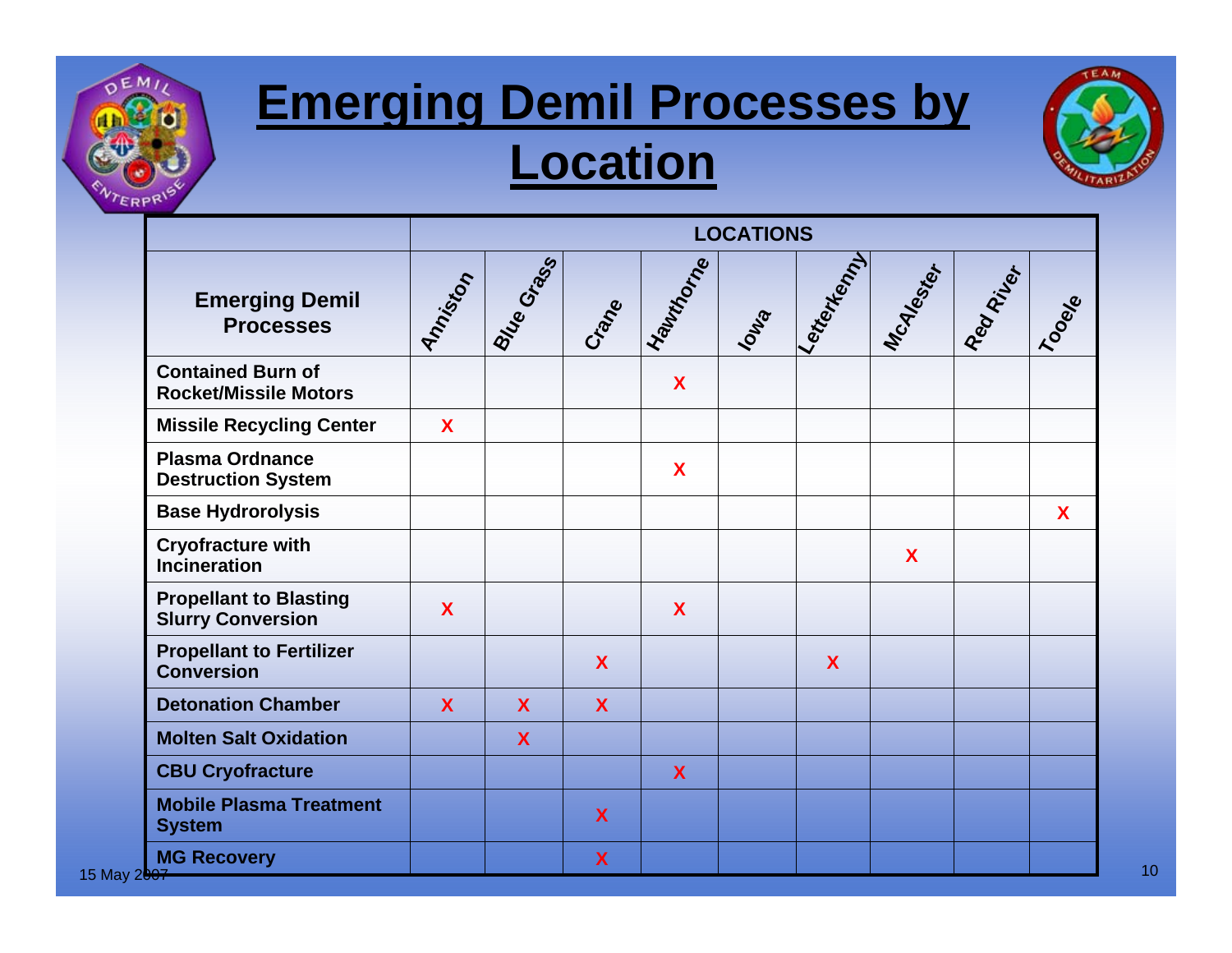

# **Demil Stockpile Growth**



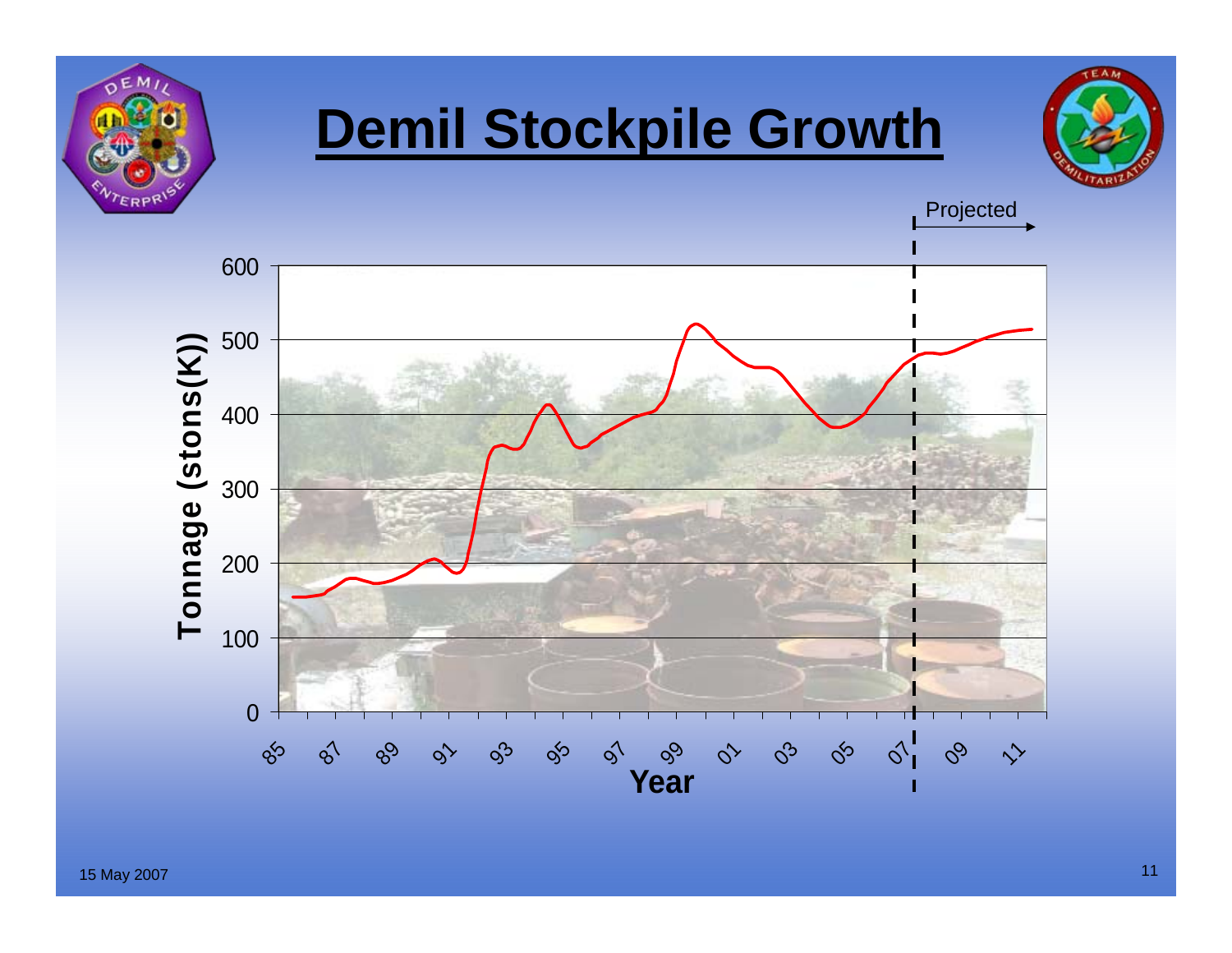

# **Conventional Ammo Demil Stockpile Characterization**



- ¾ **Conventional munitions: 436,802 short tons**
- ¾ **A current "snapshot" of the material content of all products that are categorized in the MIDAS database (70% of the stockpile by weight):**

|                  | Pounds     |                                   | Pounds      |
|------------------|------------|-----------------------------------|-------------|
| • Aluminum       | 90,000     | • Nickel                          | 20,000      |
| • Aluminum Alloy | 44,082,000 | • Phosphorus Bronze               | 18,000      |
| • Brass          | 14,822,000 | • Plastic                         | 7,898,000   |
| • Bronze         | 6,000      | •Rubber                           | 472,000     |
| •Copper          | 686,000    | · Stainless Steel                 | 7,760,000   |
| • Copper Alloy   | 46,250,000 | • Steel                           | 278,870,000 |
| • Fiberglass     | 220,000    | • Wood                            | 920,000     |
| $\cdot$ Iron     | 6,680,000  | •Zinc Alloy                       | 5,706,000   |
| •Lead            | 254,000    | • High Explosives                 | 131,320,000 |
| • Lead Alloy     | 9,800,000  | • Explosive Propellant 90,598,000 |             |
|                  |            |                                   |             |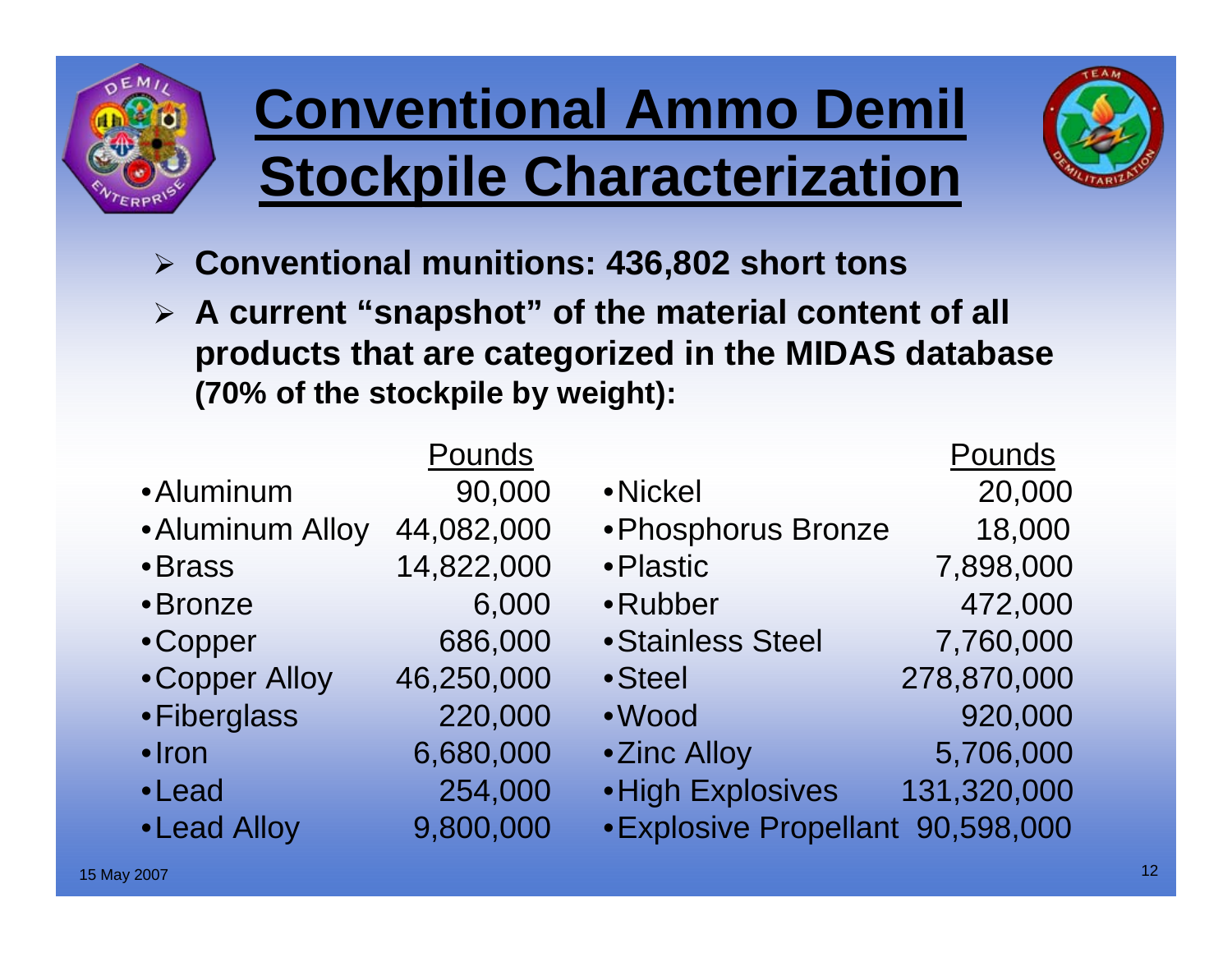

# **Tactical Missile Demil Stockpile**





Volume and New Environmental Regulations Will Force Use of R3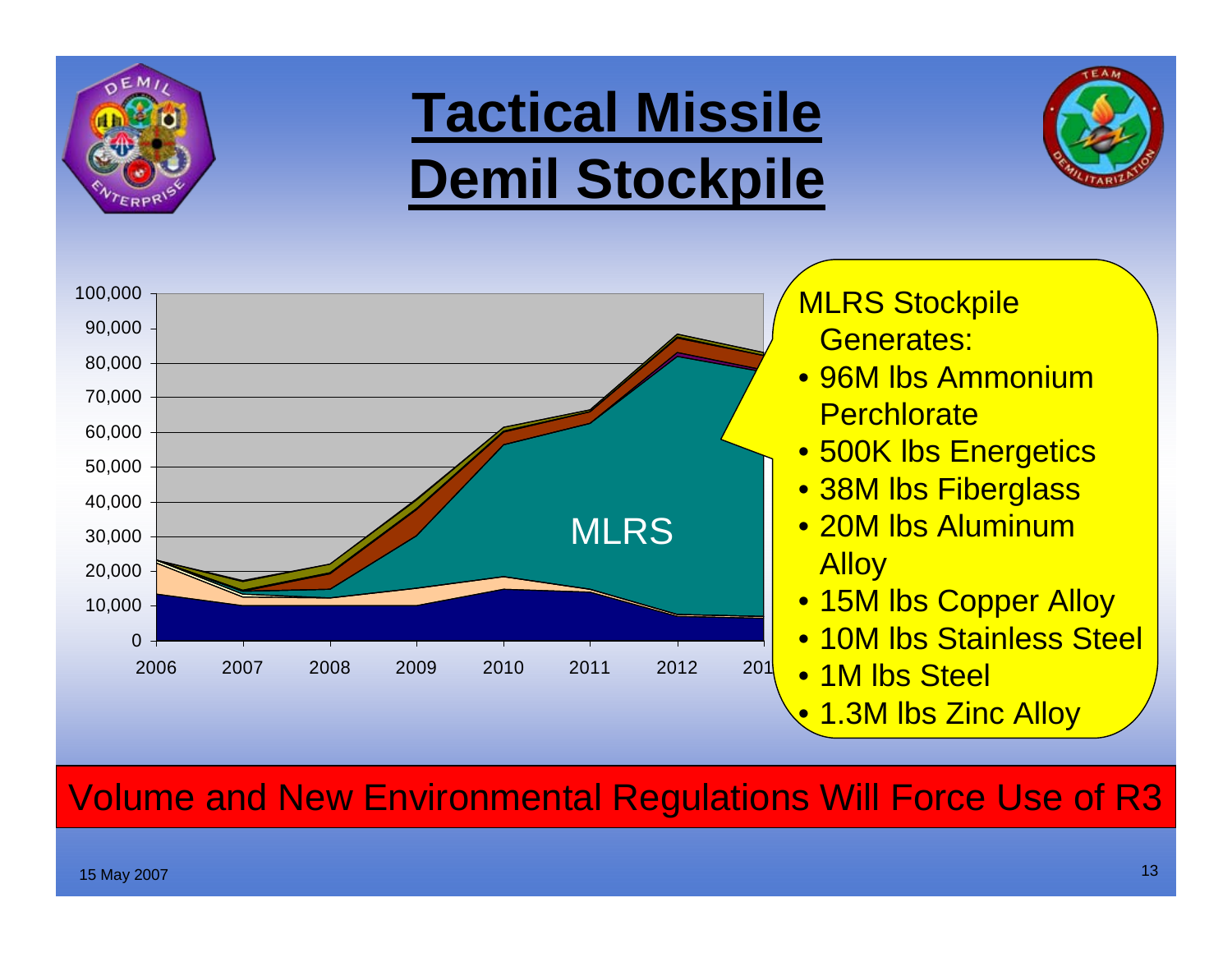

## **Government's Cost for Demil**



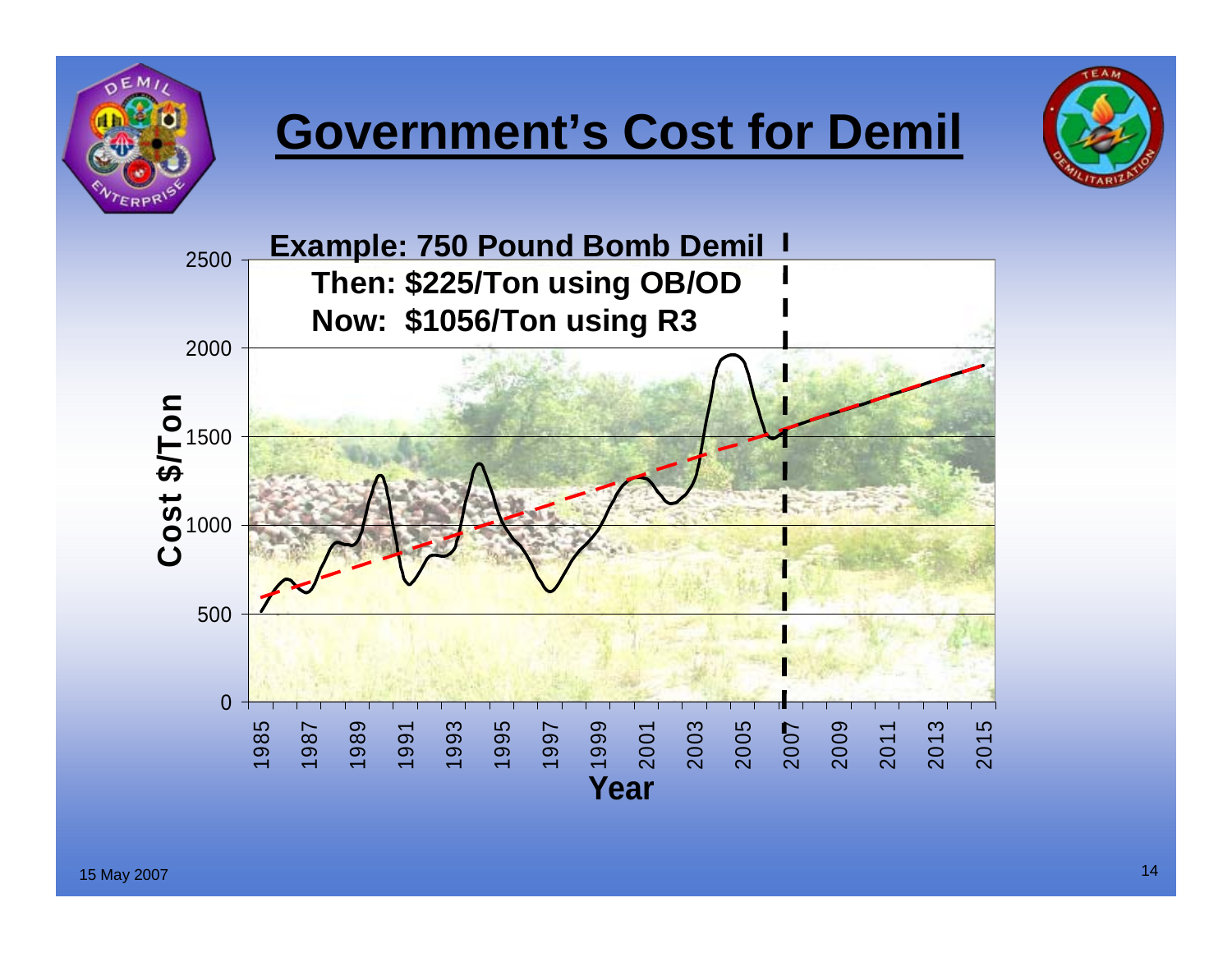

## **New Demilitarization Law Effective FY2007 Resource Recovery and Recycling (R3)**



## **BEFORE**

- **1. Installations execute demilitarization.**
- **2. Salvageable material sold.**
- **3. Proceeds sent to US Treasury.**

## **AFTER**

- **1. Installations execute demilitarization.**
- **2. Salvageable material sold.**
- **3. Proceeds reinvested into R3 Programs.**

## **THE LAW**

**The Law allows the Army to sell recyclable munitions materials resulting from demil and to reinvest the proceeds into demil Resource Recovery and Recycling**

## **THE BENEFIT**

**Return of revenue from recycling to support Demil R3 programs**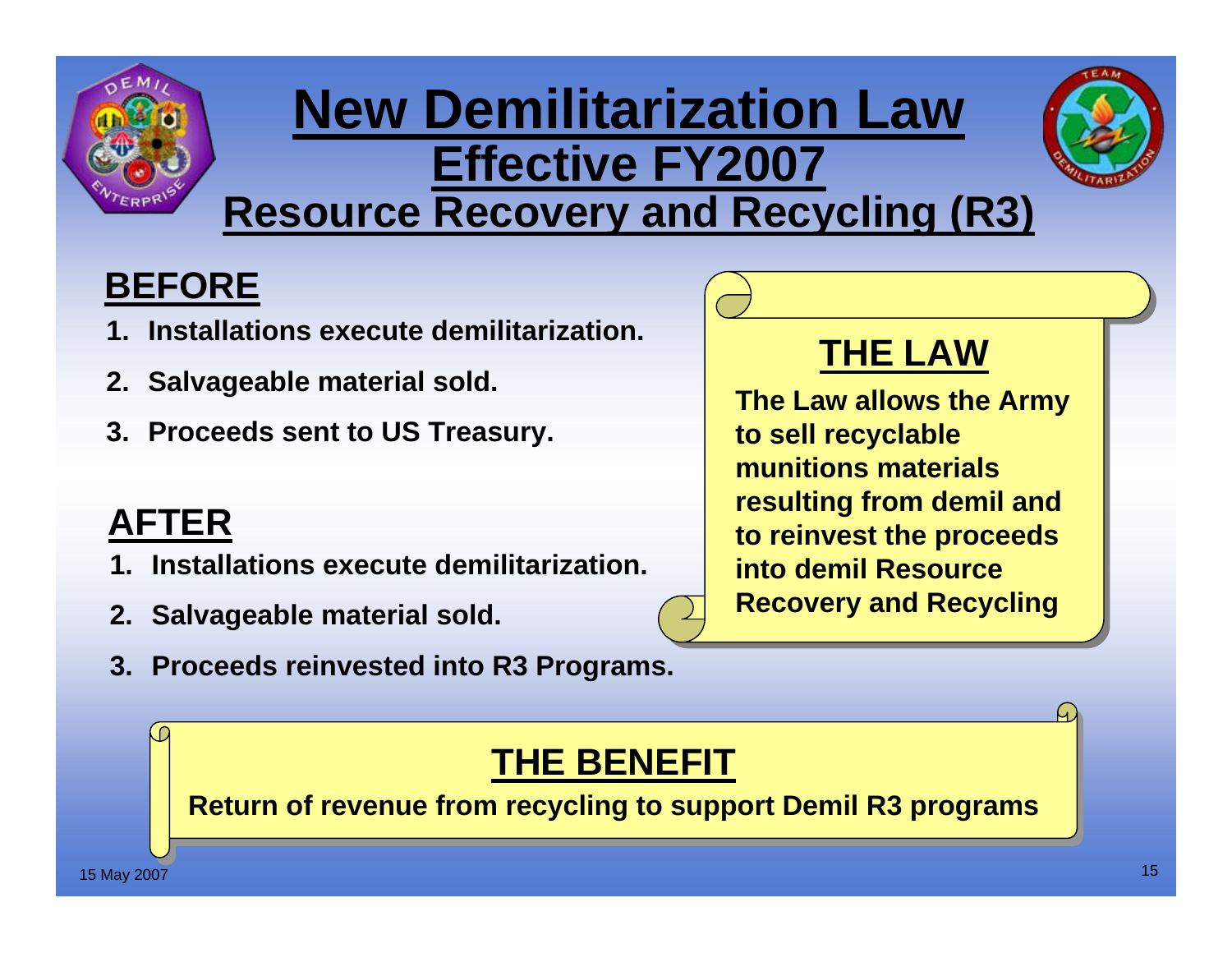





- ¾ **Advertised RFI in Sep 06 (closed Nov 06)**
	- 9 **Requested innovative approaches to achieving stockpile reduction**
	- 9 **Received 11 Responses From Demil Stakeholders**
	- 9 **Will use responses to help shape future Government competitive acquisition strategies for disposal of materials**
- ¾ **Conducted a "workshop" session at the Institute of Scrap Recycling Industries (ISRI) Convention in Apr 07**
	- 9 **Described the demil process and resulting materials to stimulate interest from scrap recyclers**
	- 9 **Reaction was cautious interest**
	- 9 **Concerned with unreliable quality and non-continuous supply stream**
	- 9 **Contracting and business relationship issues complicate their "financial sensibility" test**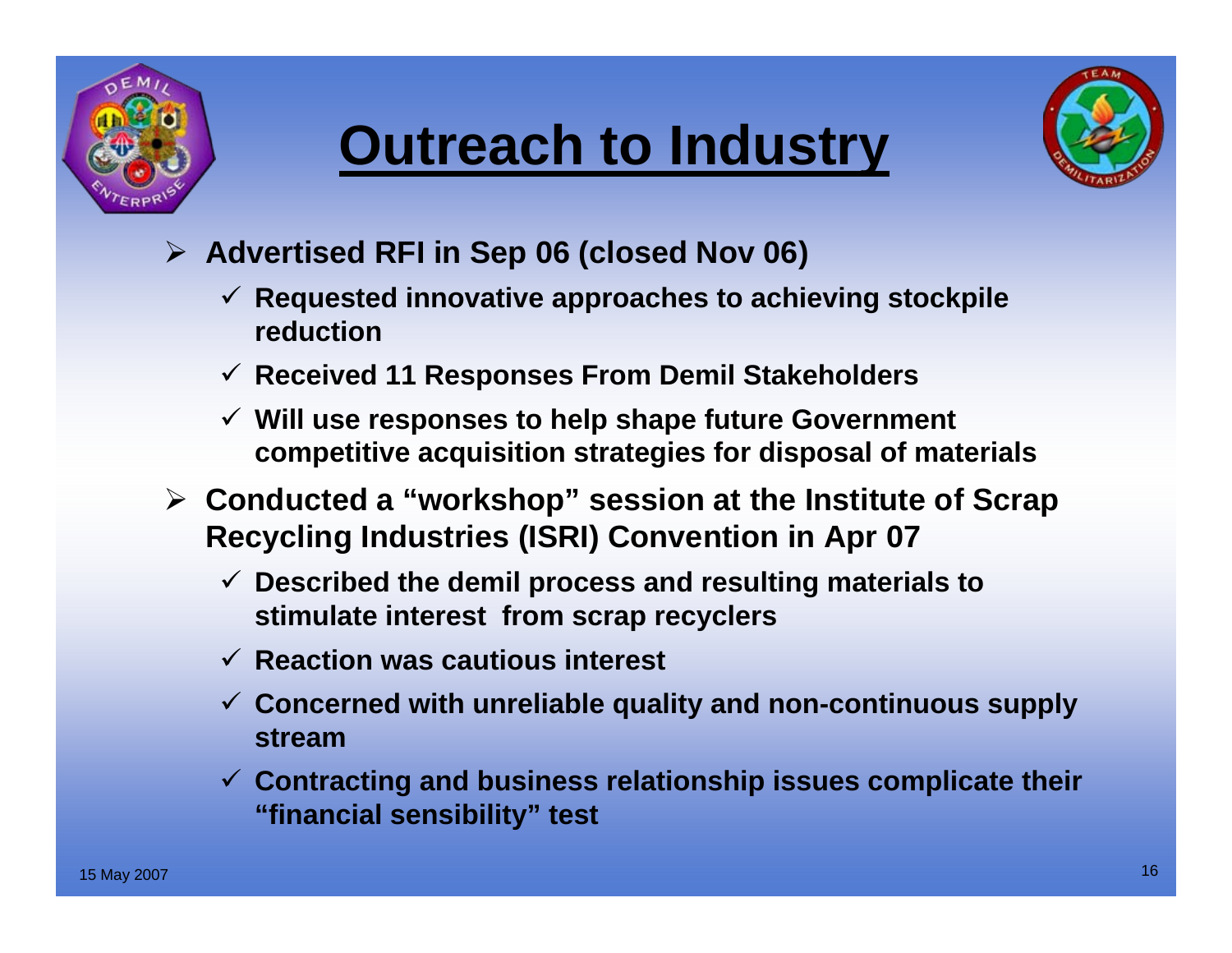





- ¾ **Direct sales of usable items (i.e. obsolete small caliber ammunition)**
- ¾ **Development of new customers for recyclable materials**
- ¾ **Suggest new approaches for the Government's contracting strategy**
- ¾ **Suggest new models for the business process**
	- <sup>9</sup>**"In-Kind" exchanges**
	- <sup>9</sup>**Partnerships**
	- 9**Co-Location**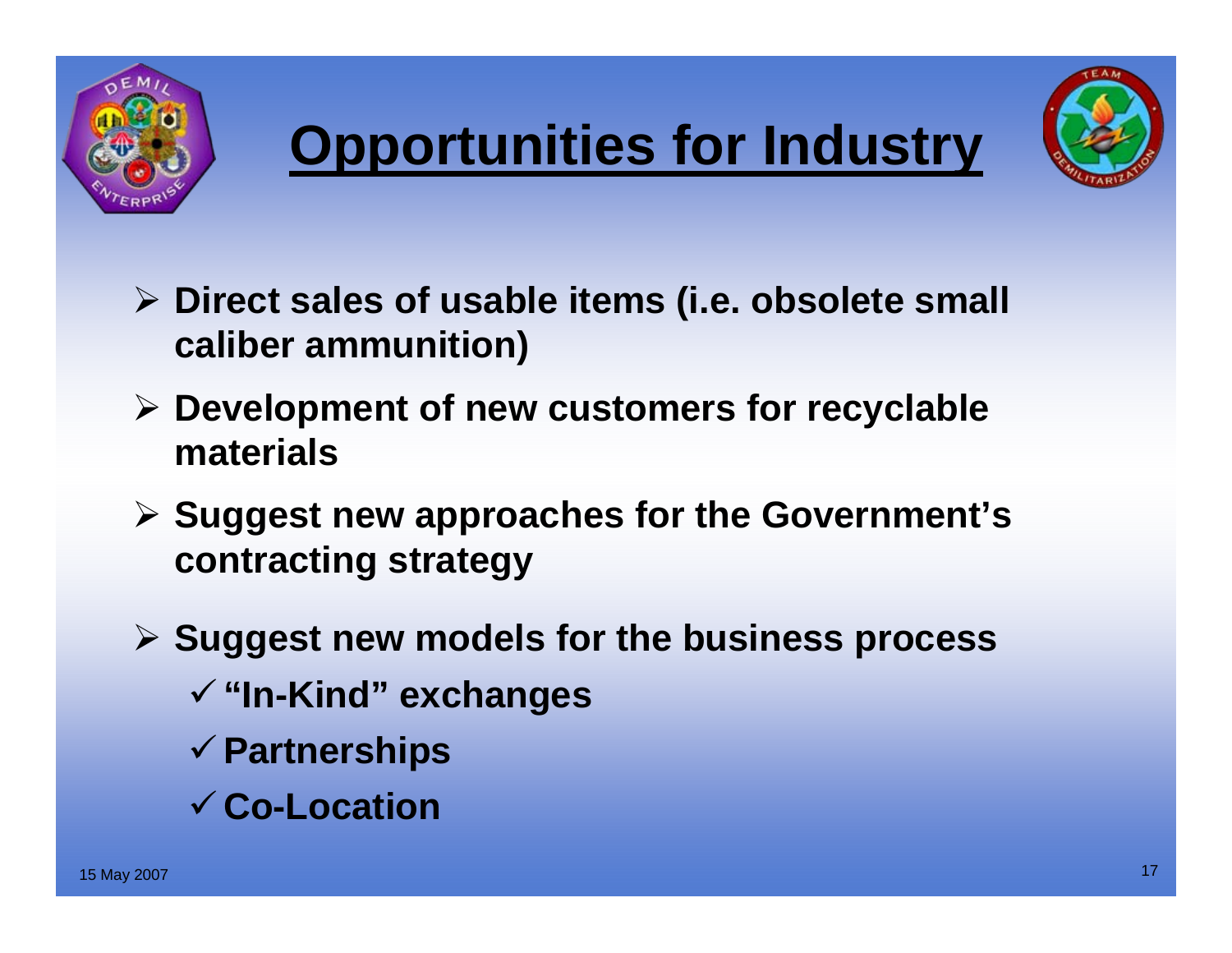





- ¾ **We are facing the challenge of a growing demil stockpile in a fiscally constrained environment**
- ¾ **We must operate efficiently and execute quickly to maximize the effectiveness of our resources**
- ¾ **Demil has the potential to create operational efficiencies, however we must make an investment to do so**
- ¾ **We are pursuing non-traditional means of stockpile reduction to maximize the effectiveness of our resources**
- ¾ **We want to develop business processes that maximize our monetary return from the sale of scrap material**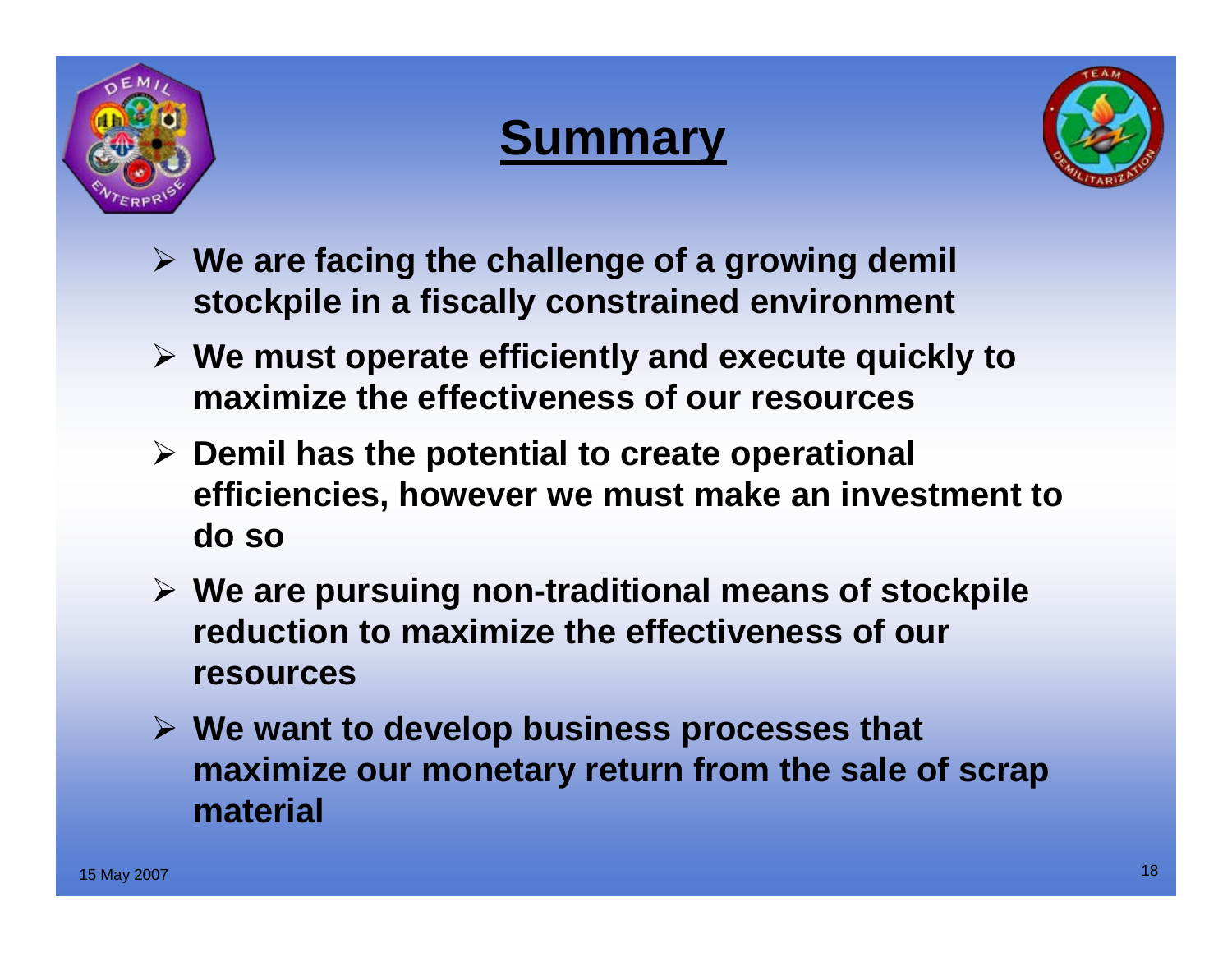

# **Panel Discussion**



- ¾ **Following our break, I will host a panel discussion:**
	- 9 **Provide the opportunity for panel members to present the perspectives of industry and operational units**
	- 9 **Entertain questions**
	- 9 **Elaborate on the points in my briefing**

## **Panel Participants**

- ¾ **LTC Brian Raftery, Panel Chair – PM Demil, Picatinny Arsenal**
- ¾ **Mr. Paul McDaniel – Marketing Specialist, MCAAP**
- ¾ **Mr. Barry Schaffer – President, Demil Metals, Inc.**
- ¾ **Mr. Bruce Peterson – Vice President, Purchasing, Ellwood Steels**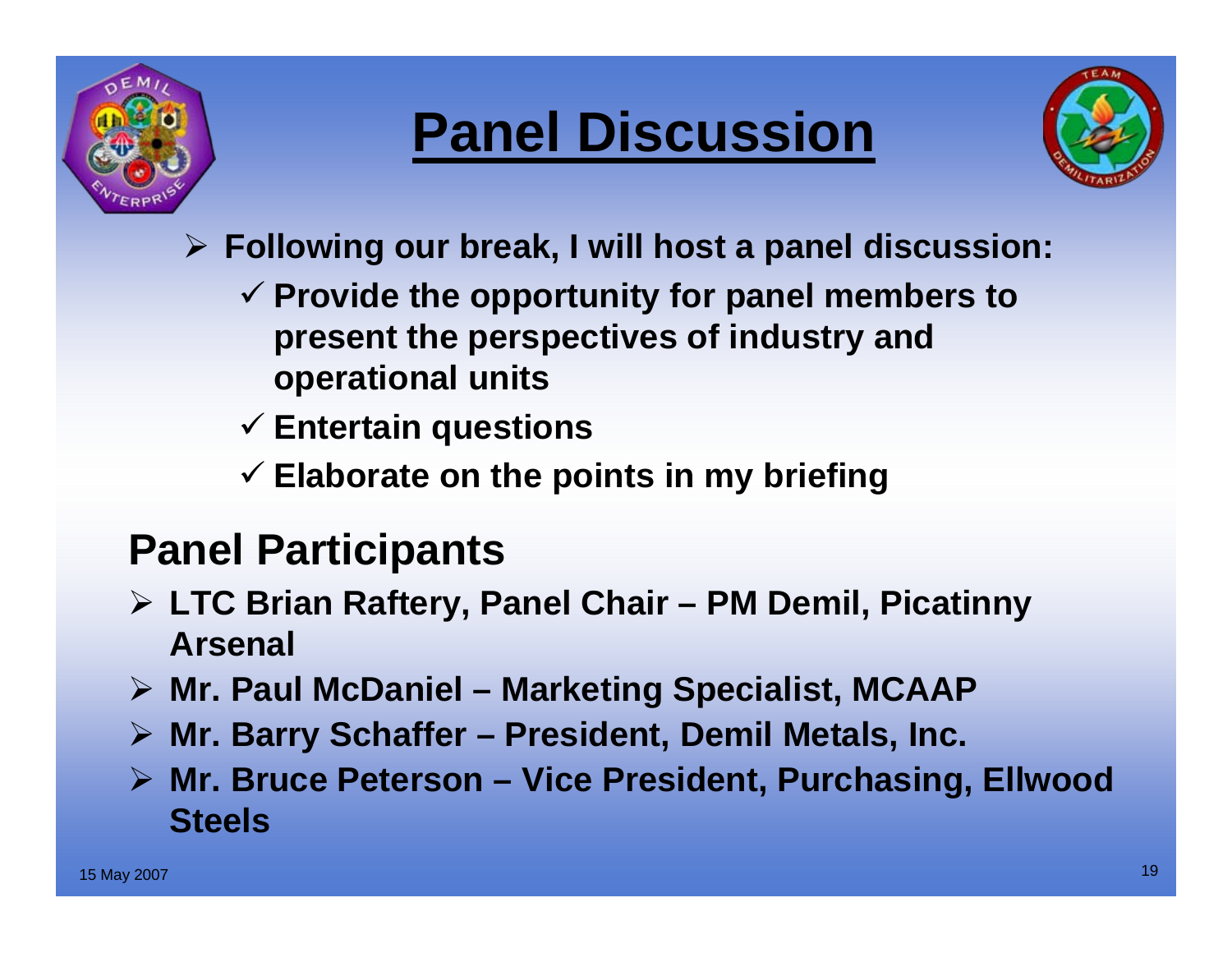

**Requirements for Demilitarization** (Law and DoD Policy)



- ¾ **Documented "CHAIN OF CUSTODY" that can track and account for all material**
- ¾ **All material to be handled within EPA & OSHA rules and regulations**
- ¾ **Ability to conduct on site inspections of the recycling processes to ensure compliance with the demilitarization plan**
- ¾ **"END USE CERTIFICATE" certifying the recycling and destruction of the material to prevent future use as ordnance**

Note: applies to items needing demil not scrap items